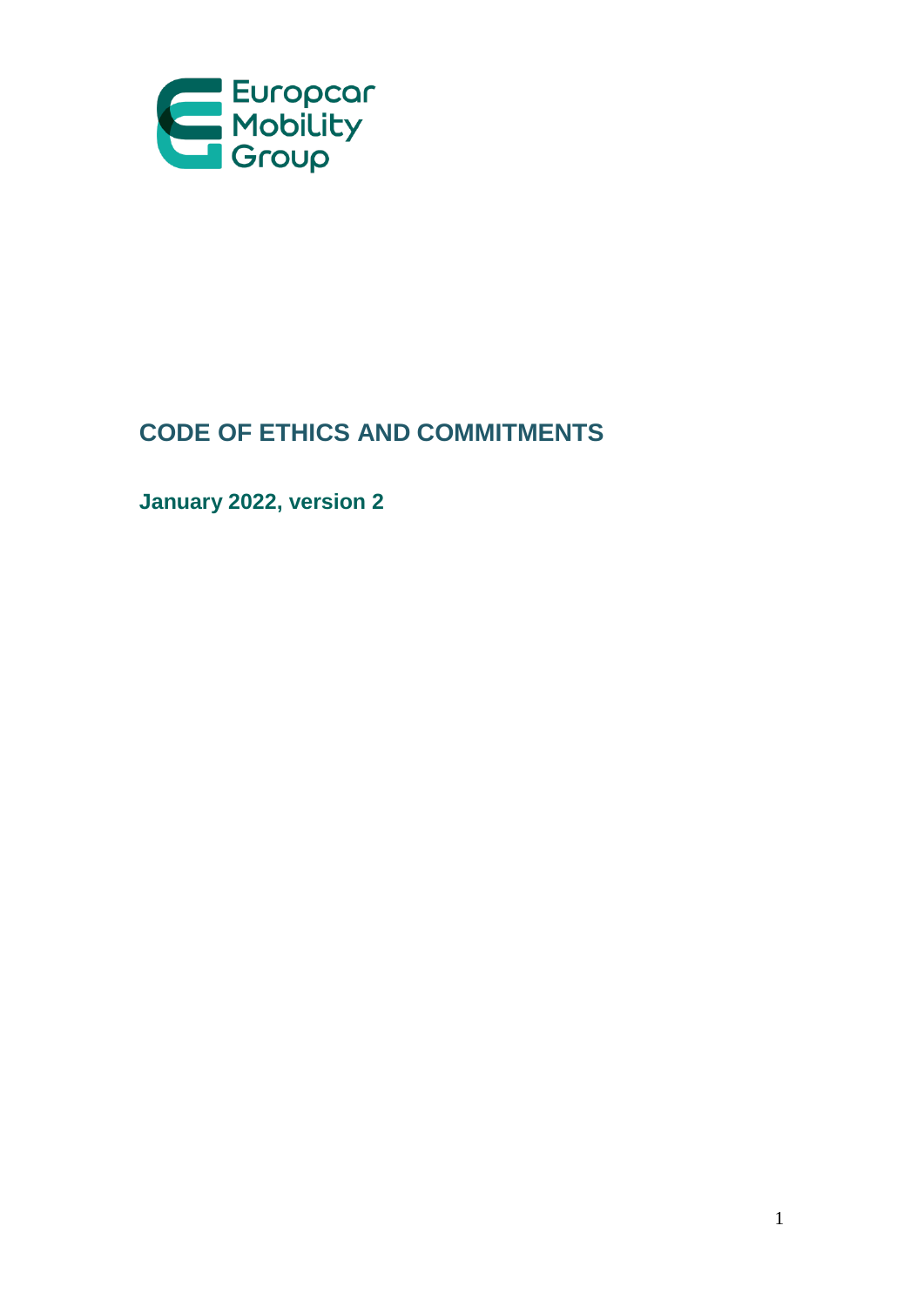

# **Message of the Chief Executive Officer**

Throughout our long-standing history, we have positioned ourselves as one of the undisputed leaders in our sector of mobility. We owe this position to the trust that our stakeholders show us and the confidence that our business partners place in us. That trust and confidence is a result of both our high level of business performance and our adherence to the highest ethical standards and principles.

As an international company, headquartered and registered in France, with an international outreach and presence in many parts of the world, we want to reinforce our external and internal message on the matters of integrity, business ethics and compliance.

Through this Code, we wish not only to outline the principles of high integrity that guide our business activities, but also to make sure that our business partners are aware of them, since we expect them to adhere to the same level of ethical behavior and to share our values.

Integrity, honesty and the protection of our people and assets are amongst the most important of those principles.

This includes, in all our activities, adopting and adhering to a zero-tolerance policy towards any form of corruption or bribery. The Group has developed, routinely enforces, and regularly updates a dedicated compliance program, which aims at detecting and preventing corruption. We firmly believe that the only way to do business is an ethical way and, as such, we reject any form of unethical or illegal business behavior and practices.

We count on our teams to live by these principles and expect them to be the vanguard force in their application. We also count as much on our business partners to make themselves aware of and abide by the same principles.

Caroline Parot Chief Executive Officer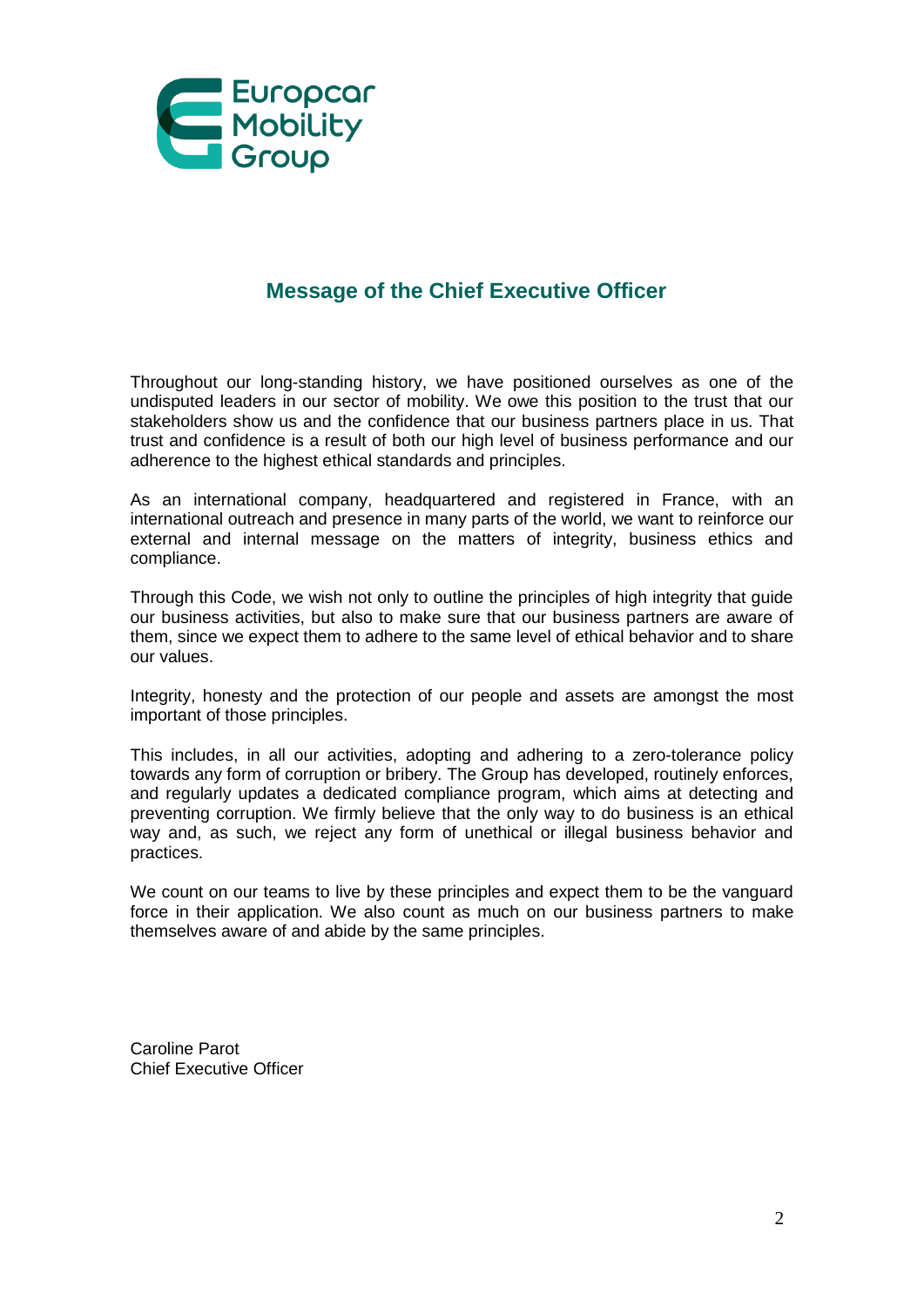

# **FOREWORD**

The purpose of this Code is to raise our stakeholders' awareness of the key ethical principles to which EUROPCAR MOBILITY GROUP operates, without amounting to a comprehensive or exclusive list. These principles apply fully to all our activities.

This Code has also been prepared by reference to a series of international codes, conventions and guidelines to which EUROPCAR MOBILITYGROUP adheres:

- The United Nations' *Universal Declaration of HumanRights*
- the *European Convention on Human Rights*
- $\checkmark$  various conventions of the International Labor Organization, particularly Conventions 29, 105, 138 and 182 (child labor and forced labor), 155 (occupational safety and health), 111 (discrimination),100 (equal remuneration), 87 and 98 (freedom of association, right to organize and collective bargaining)
- the *OECD Guidelines for Multinational Enterprises*
- the UN *Convention on the Rights of the Child*
- the *UN Global pact*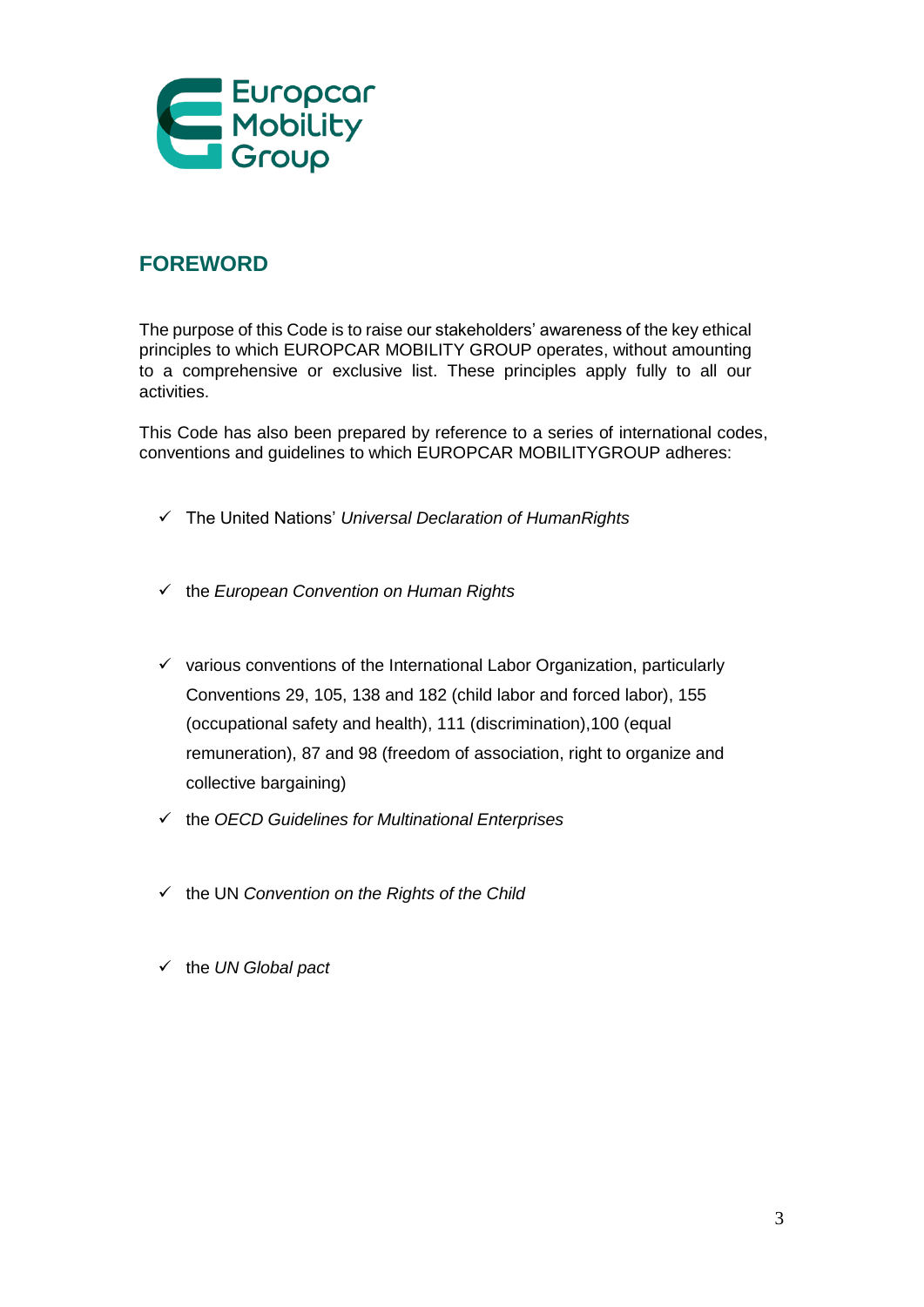

# **CONTENTS**

- **1.Europcar Mobility Group business ethics**
- **2.Our objectives and commitments to our stakeholders**
- **3.Promotion and application of the Code**
- **4.Contact**
- **Appendix: anti-bribery guide**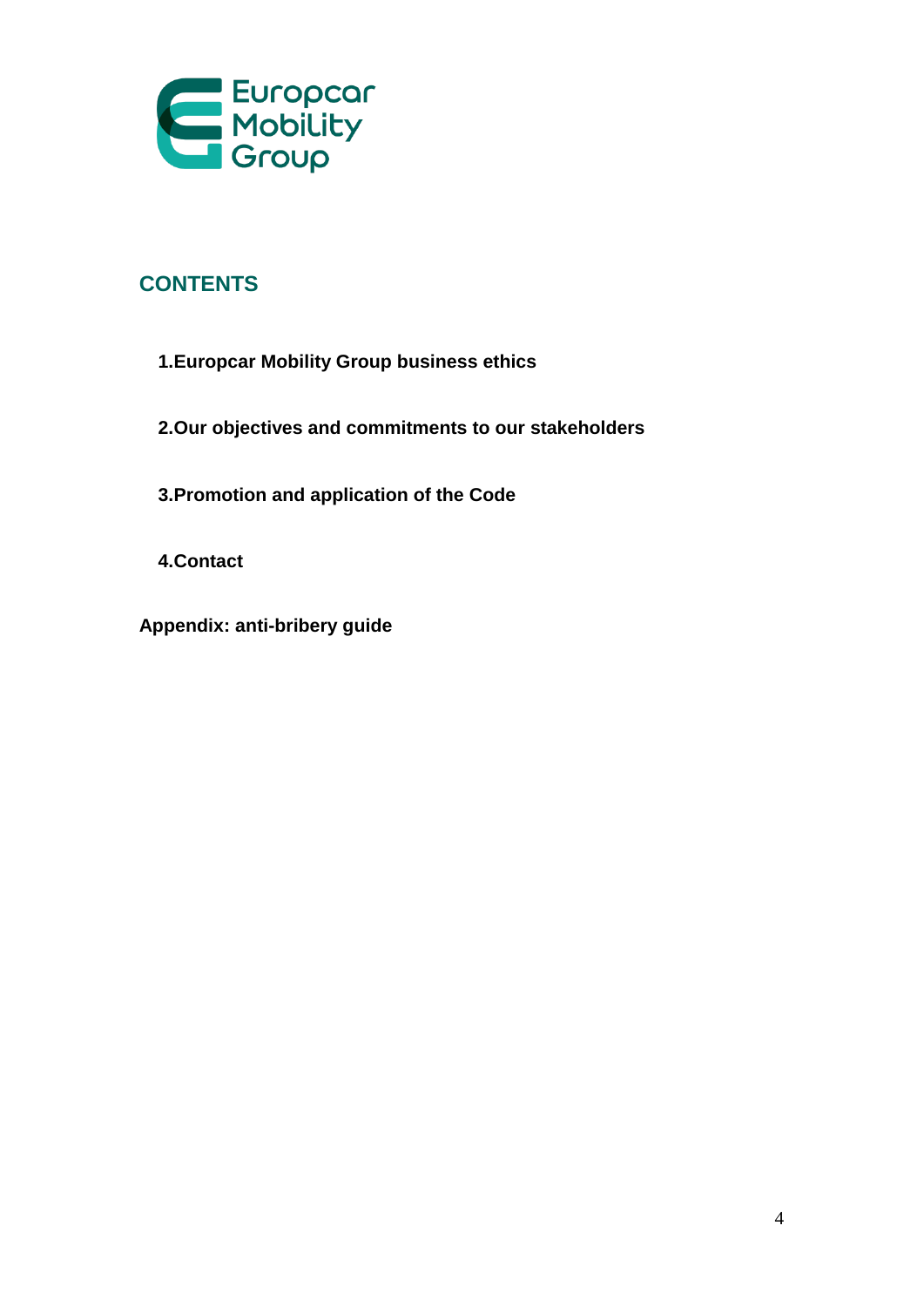

# **1. EUROPCAR MOBILITY GROUP business ethics**

EUROPCAR MOBILITY GROUP has developed a set of principles governing our behaviour. These are summarized in this Code of Ethics and Commitments (the "Code").

All employees of the Group are responsible for the effective application of these principles.

These principals are:

- $\checkmark$  Comply with national and international laws and regulations,
- $\checkmark$  Respect the dignity and the human & property rights of our employees, customers, industrial and commercial partners, and shareholders,
- $\checkmark$  Preserve the environment in all our activities,
- $\checkmark$  Avoid situations of personal conflict of interest that could be contrary to the interests of our Group,
- $\checkmark$  Protect data relating to our Group, its customers and manage this confidentiality according tothe company's internal procedures,
- $\checkmark$  Protect the company's assets and resources,
- $\checkmark$  Encourage all internal and external initiatives that improve our social and environmental performance and help our company grow sustainably.
- $\checkmark$  Always ensure that our partners commit to complying with our Code and the Guide.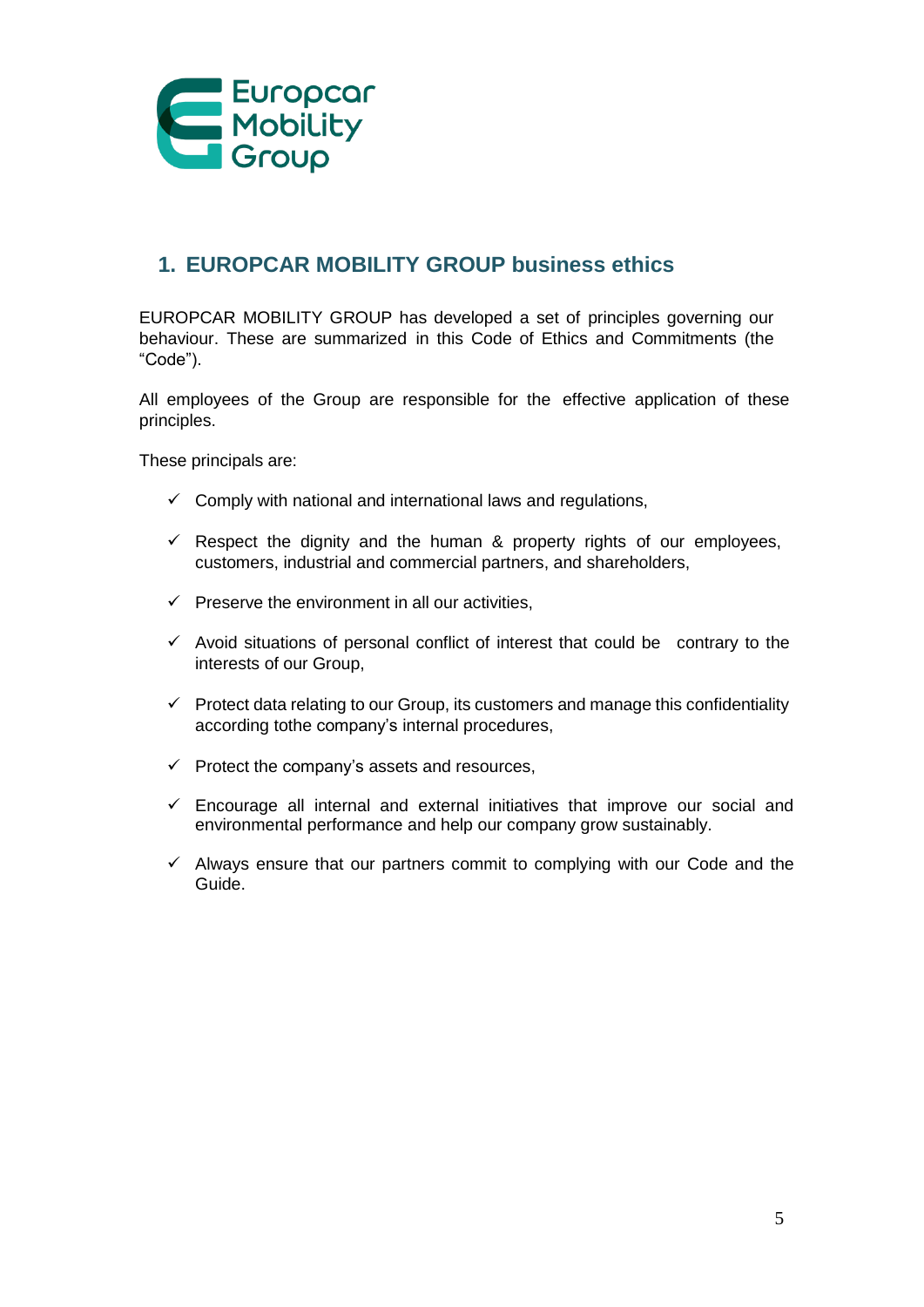

# **2. Our Objectives and commitments to our stakeholders**

# **2.1 Towards our customers and consumers**

**Europcar Mobility Group aims at developing services that meet or exceed our customers' and consumers' expectations to earn and maintain their trust.**

# EUROPCAR MOBILITY GROUP's COMMITMENTS:

 $\checkmark$  communicate clearly and transparently on the conditions of access to our services (legal terms & conditions and rates)

# **Europcar Mobility Group's objective is to guarantee data security and privacy**

# EUROPCAR MOBILITY GROUP'S COMMITMENTS:

- $\checkmark$  take every action needed for compliance with regulatory requirements and especially Regulation (EU) 2016/679of the European Parliament and of the council of 27 April 2016 on the protection of natural persons with regard to the processing of personal data and on the free movement of such data (General Data Protection Regulation – GDPR) and the requirements and recommendations of the French data privacy authority (Commission Nationale Informatique et Libertés),
- $\checkmark$  implement the technical means required to protect data against unauthorized access, and in particular to guarantee the confidentiality of our customers' data,
- $\checkmark$  be transparent about how the company uses parties' data, fully respecting their rights to information, correction and modification,
- $\checkmark$  raise all employees' awareness– regarding the requirement to access personal information only where it is necessary to do so for the strict fulfilment of their roles.

### **2.2 Towards our employees**

### **Europcar Mobility Group's intention is to look after the health and safety of its employees**

- $\checkmark$  ban and actively fight all forms of intimidation andharassment,
- $\checkmark$  ensure compliance with all applicable regulations,
- $\checkmark$  promote employee and manager training on working methods, regarding compliance with rules, instructions, safety procedures and the use of security equipment.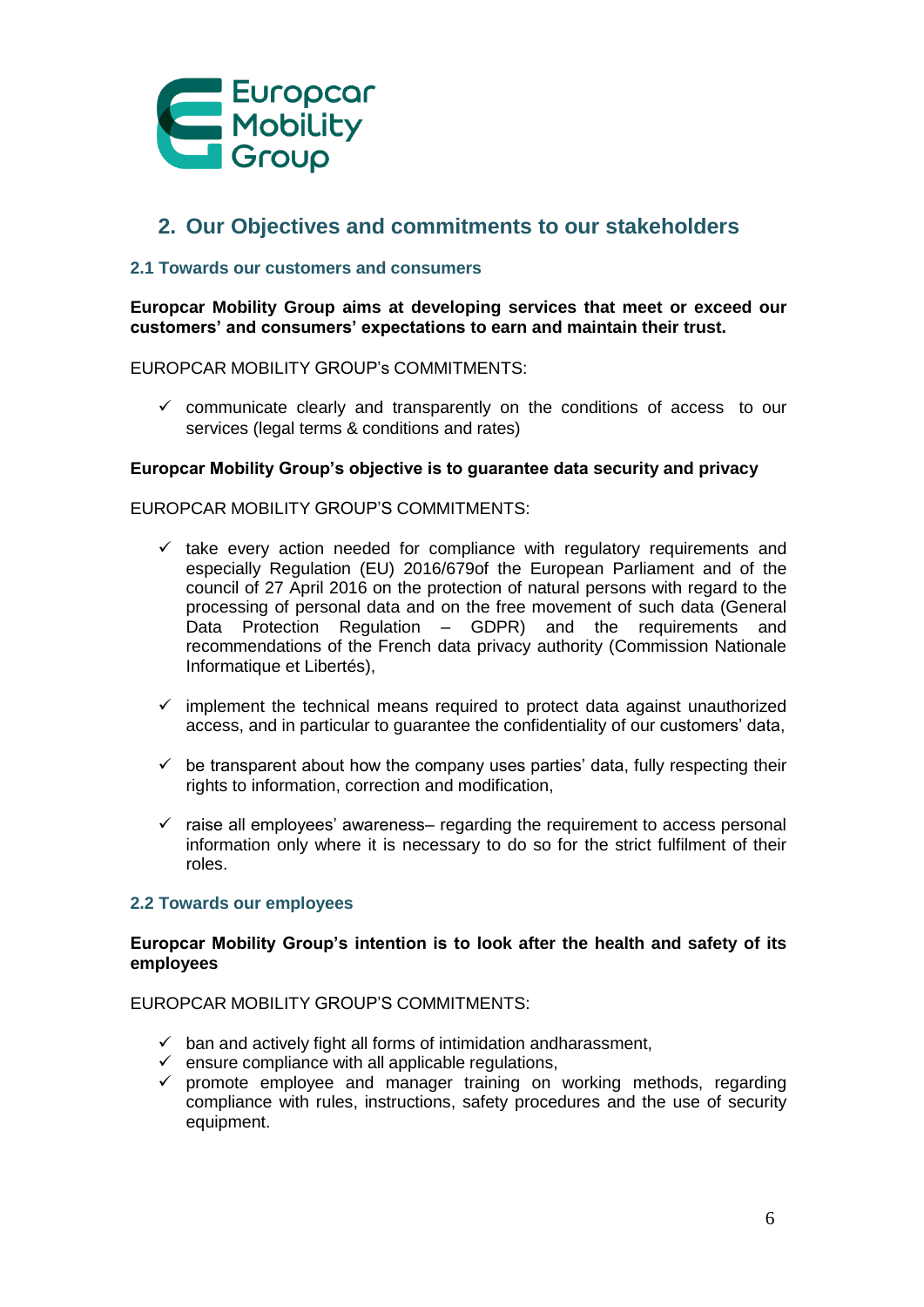

# **Europcar Mobility Group's objective is to promote equalopportunity within the company**

# EUROPCAR MOBILITY GROUP'S COMMITMENTS:

- $\checkmark$  ban and actively fight all forms of discrimination,
- $\checkmark$  ensure employees' career advancement is based on criteriaof professional skill and ability only – without distinction of origin, sex, sexual orientation, age, family situation/pregnancy, genetic characteristics, supposed or actual membership of an ethnic group, nation or race, political opinion, trade union, religious convictions, physical appearance, name,state of health or disability of any kind.

# **Europcar Mobility Group's objective is to enable its employees to maximize their potential at work**

EUROPCAR MOBILITY GROUP'S COMMITMENTS:

- $\checkmark$  encourage the development of professional skills through adapted training programs that balance the company's needs with employees' career expectations,
- $\checkmark$  ensure fair recognition of skills and performance through professional assessments, at least once a year, aiming todefine the individual prospects open to each employee,
- $\checkmark$  inform employees of the possibilities and opportunities foradvancement within EUROPCAR MOBILITY GROUP through dedicated communication tools,
- $\checkmark$  opt for, whenever possible, internal promotions,
- $\checkmark$  encourage managers to build a positive working environment, particularly through mutual respect, recognitionof the right to make mistakes, the promotion of team spirit and regular information sharing with their team members.

# **Europcar Mobility Group encourages positive labor relations and employees' freedom of expression.**

- $\checkmark$  respect union rights and foster the management-employee dialogue through the various representative bodies,
- $\checkmark$  ban all forms of discrimination,
- $\checkmark$  ensure regular sharing of information with all employees, through dedicated methods of communication, on company news and events that could affect EUROPCAR MOBILITY GROUP directly or indirectly, individually or collectively,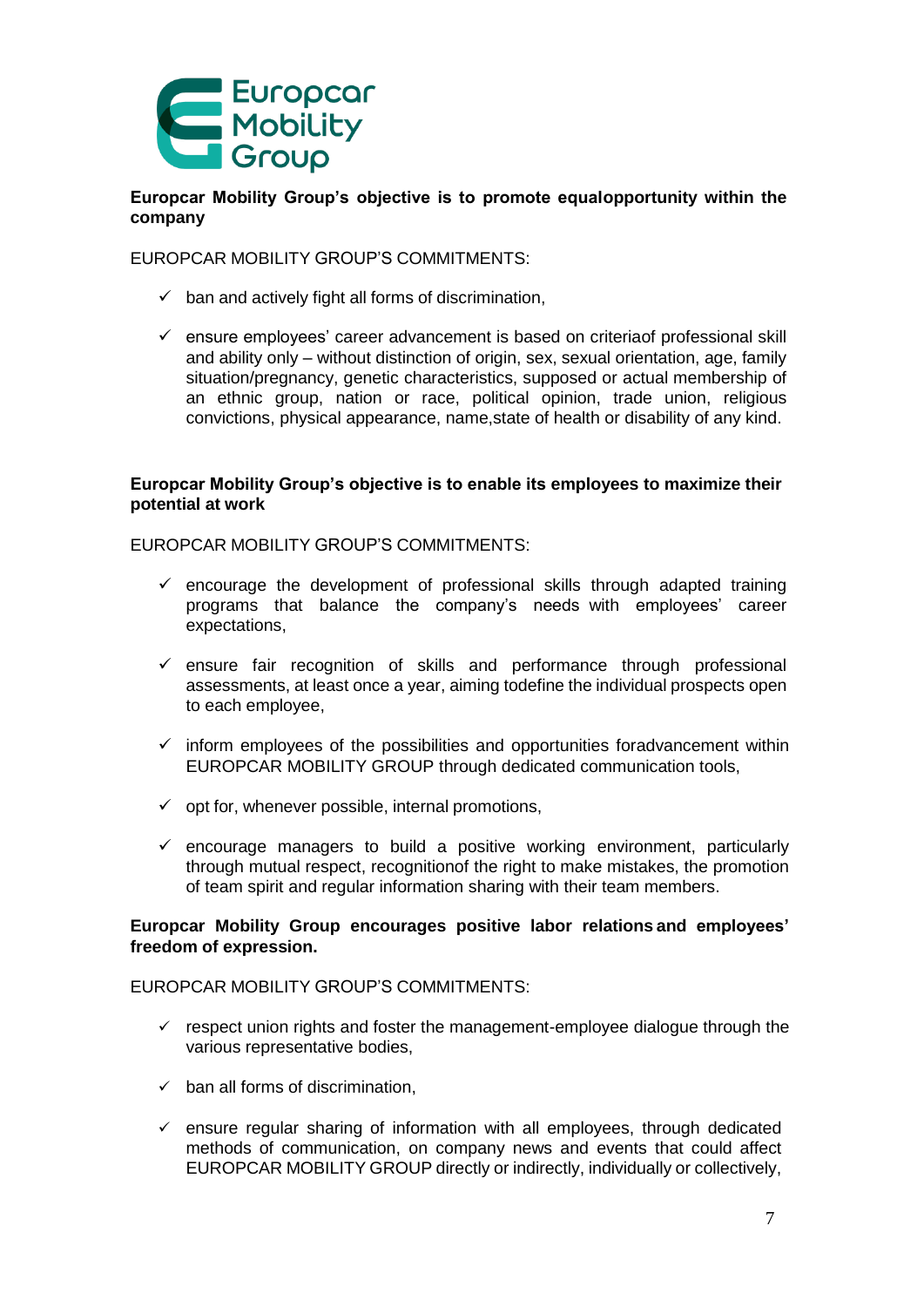

- $\checkmark$  promote the free expression of every employee's ideas, regarding both his/her management team and colleagues, in thespirit of mutual respect,
- $\checkmark$  provide each employee with a means of appeal, particularly through EUROPCAR MOBILITY GROUP's written standards of disciplinary action, guaranteeing compliance with the rules of fairness regarding any management decision affecting him/her.

**Europcar Mobility Group aims to prevent insider trading and the unwarranted use of confidential or privileged information**

EUROPCAR MOBILITY GROUP'S COMMITMENTS:

 $\checkmark$  make all employees aware of, and train top managers regarding, the strict ban on the use of privileged and confidential information to conduct or enable (directly or through intermediaries) an operation prohibited by law on a regulatedmarket or to act in this way for personal profit, for the benefit of others or, more generally, for any speculative motive.

# **2.3 Towards our industrial and commercial partners**

**Europcar Mobility Group objective is to choose industrial and commercial partners that operate in their respective countries, in compliance with fundamental labor rights, as defined in particular, by the international labor organization.**

- $\checkmark$  Work with industrial and commercial partners that commit tocomply with:
	- the ban on child labor and forced labor,
	- the ban on practices detrimental to human dignity, including discrimination and harassment based on sex, age, , actual or supposed membership of a race, ethnic group or nation, disability, sexual orientation, opinions or religious,political or trade union activities,
	- implementation of legal mechanisms that guarantee employee representation and the defence of labor rights within the company,
	- compliance with regulations applicable, inparticular, to working conditions and working hours,
	- implementation of mechanisms designed to promote open labor relations, where they exist,
	- compliance with applicable regulations regarding health, safety and the environment.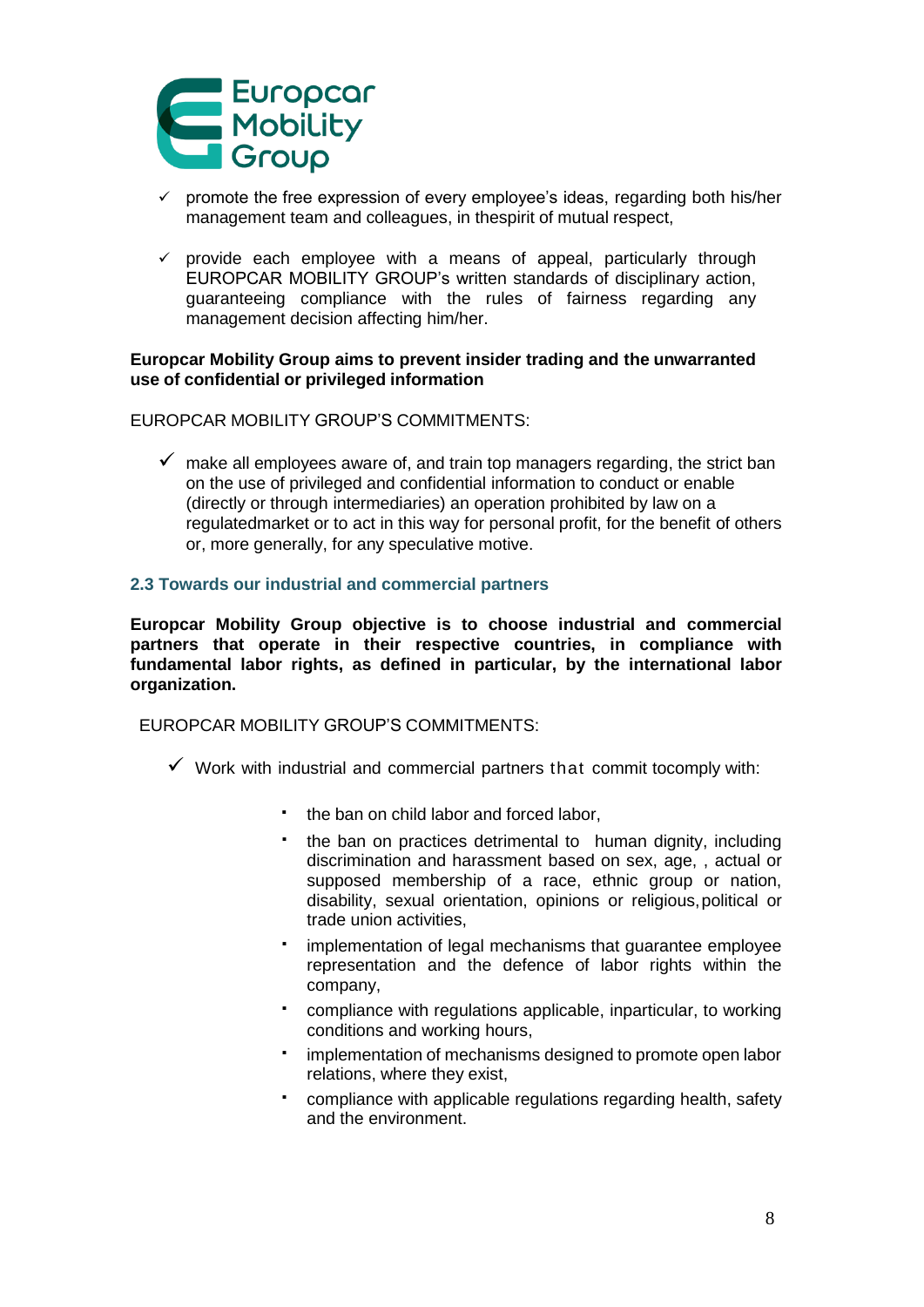

**Europcar Mobility Group objective is to ensure mutual respect for the principles of loyalty in all our industrial and commercial relations**

EUROPCAR MOBILITY GROUP'S COMMITMENTS:

- $\checkmark$  Comply and make our employees comply with the laws relating to fair and appropriate competition,
- $\checkmark$  Ensure that no action taken amounts to an anti-competitivepractice,
- $\checkmark$  Enforce compliance with the rules of industrial, intellectualand artistic property, by prohibiting the unauthorized distribution of works, documents, software and, more generally, all materials protected by such rights.

# **Europcar Mobility Group objective is to prevent all forms ofactive or passive corruption.**

The Group affirms and routinely enforces a **"zero-tolerance policy"** towards all forms of corruption and bribery.

To enable the application of this policy into everyday activities, the Group has developed an Anti-corruption guide which can be found as an Appendix to this Code.

**Where uncertainty exists regarding how to interpret certain situations or requests, employees should seek the guidance of their line management, local compliance officers or Group Compliance Officers.**

- $\checkmark$  Comply and enforce our employees' compliance with:
	- regulations prohibiting active and passivecorruption,
	- regulations governing the financing of politicalactivities.
- $\checkmark$  Apply a strict framework of acceptance and giving of any gift and invitation, or other benefit of any kind.
- $\checkmark$  Ensure that our partners commit to complying with these regulations and rights in their dealings with EUROPCARMOBILITY GROUP.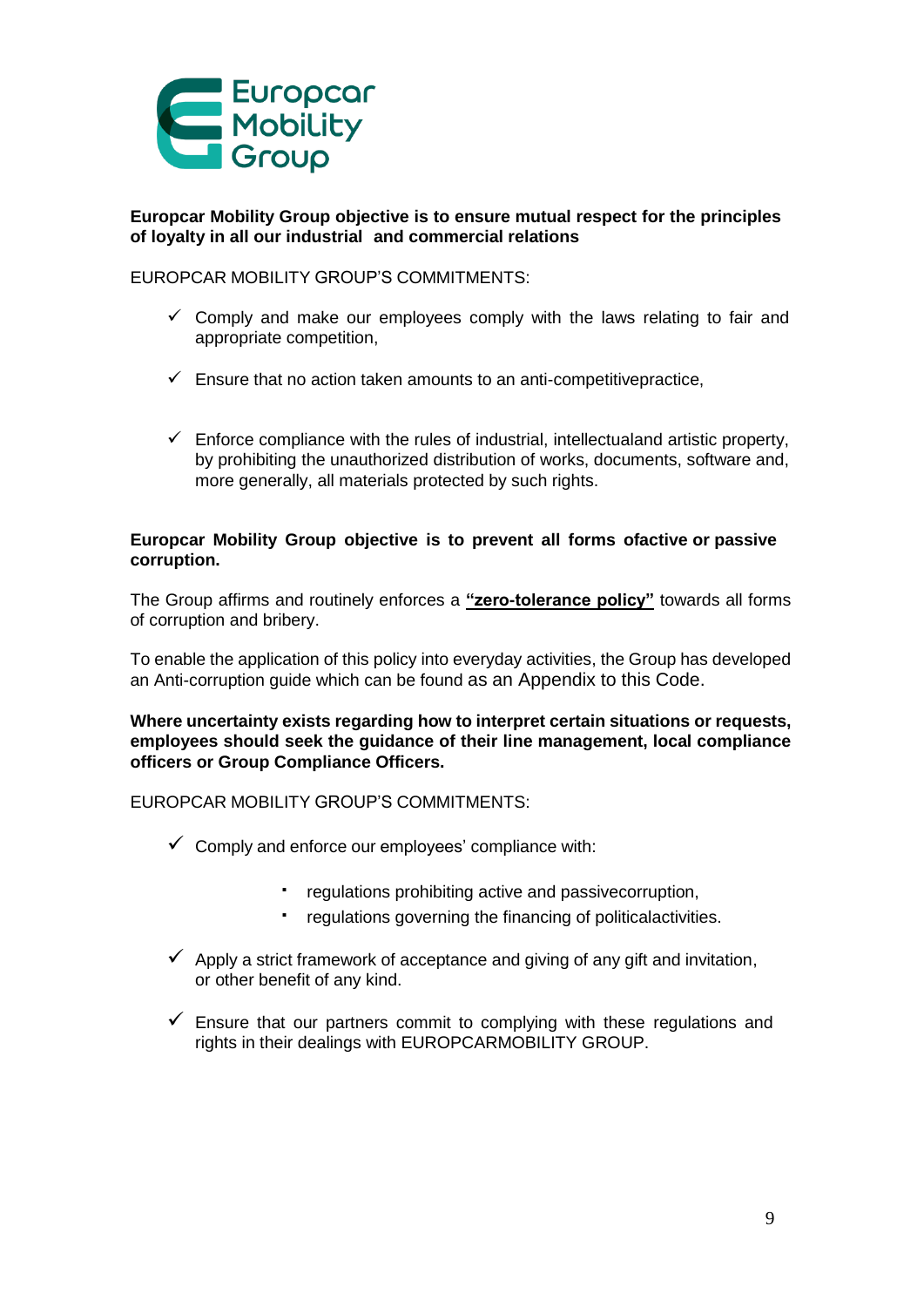

### **2.4 Towards stock market**

**EUROPCAR MOBILITY GROUP aims to promote its success and to act with respect for its shareholders to earn their trust**. **Therefore, EUROPCAR MOBILITY GROUP attaches major importance to information quality, and ensures transparent reliable communication with regard to all its stakeholders.**

EUROPCAR MOBILITY GROUP's commitments:

- $\checkmark$  Ensure equality of treatment for all shareholders,
- $\checkmark$  Ban the dissemination of inaccurate information, the communication and utilisation of insider information andprice-fixing,
- $\checkmark$  Ensure that employees keep confidential any non-public information which could affect the price of EUROPCAR MOBILITY GROUP's shares or any other listed Group shares, until it is published by the proper parties. In particular, information concerning results, forecasts and other financial data, information concerning purchase and selling plans, commercial offers, new servicesor know-how, all decisions by oversight authorities, loss or securing of a major contract, or information concerning ongoing legal proceedings or litigation and human resourcesmust be considered strictly confidential,
- $\checkmark$  Refrain from carrying out transactions on EUROPCAR MOBILITY GROUP's shares or any other listed Group shares until information that could affect their price has beenmade public,
- $\checkmark$  Ensure that transactions made by its employees on the stock market, whether they are carried out in the exercise of theirfunctions or as personal transactions on the Group's listed shares, adhere to the laws and regulations governing financial activities,
- $\checkmark$  Ban utilisation of confidential information for personal profit (whether directly or indirectly), or in order to enable a third party to carry out a stock market transaction.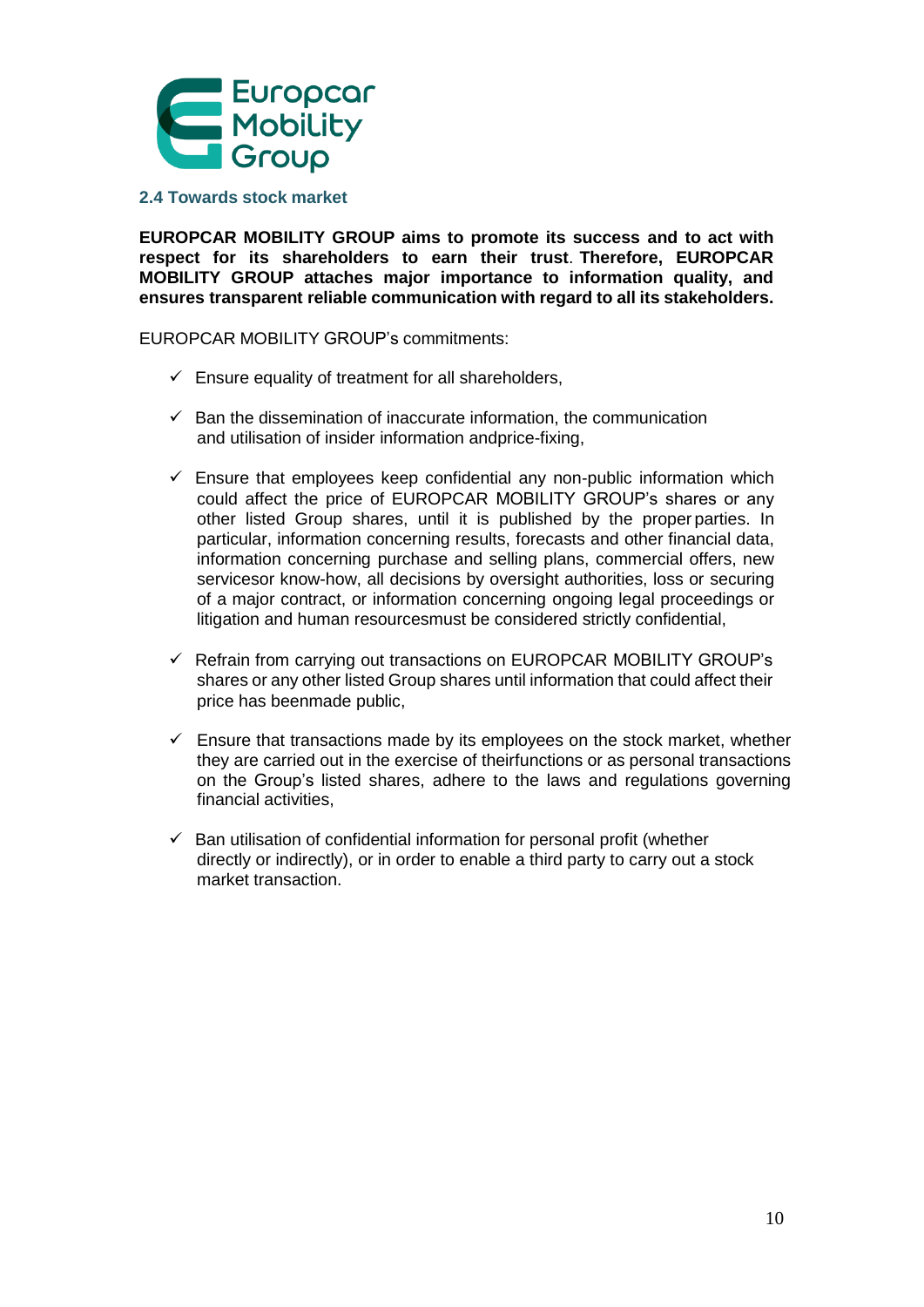

# **2.5 Towards environment**

**Europcar Mobility Group's objective is to minimize its business'environmental footprint, while ensuring compliance with environmental regulations, reducing the impact of its services and infrastructure on the environment, and by cutting its consumption of power and raw materials.**

EUROPCAR MOBILITY GROUP'S key objectives:

- $\checkmark$  reduce its water use,
- $\checkmark$  reduce its energy use by developing the acquisition of hybridand electrical,
- $\checkmark$  vehicles and through the promotion of sustainable mobility;
- $\checkmark$  Reduce its CO<sup>2</sup> emission by providing customers with agreener fleet;
- $\checkmark$  Limit and reduce the environmental impact of its activities;
- $\checkmark$  Deals with waste management effectively;
- $\checkmark$  Raise awareness and promote greater environmentalresponsibility;
- $\checkmark$  Ensure compliance with Europcar Mobility Group SustainableDevelopment Charter, ISO 14001 certification and, participation in the UN Global Compact.

# **3. Promotion and application of the Code**

- $\checkmark$  This Code is communicated to all EUROPCAR MOBILITY GROUP employees and, when required, to third parties with whom EUROPCAR MOBILITY GROUP engages. It is available to all employees on the company intranet, as well as from the Department of Communication.
- $\checkmark$  EUROPCAR MOBILITY GROUP's employees are all specifically trained regarding the Code's application and they promote the Code's principles and commitments while ensuring that it is applied at all time.
- $\checkmark$  EUROPCAR MOBILITY GROUP's Executive Committee will conduct an annual review of the Code's proper application and distribution.
- $\checkmark$  Assistance and advice can be obtained from the Group's Compliance Committee. Its purpose is to help any employee who wishes to correctly apply the Code's principles and commitments, entirely confidentially and with the assurance thatanswers will be provided within a reasonable time frame.